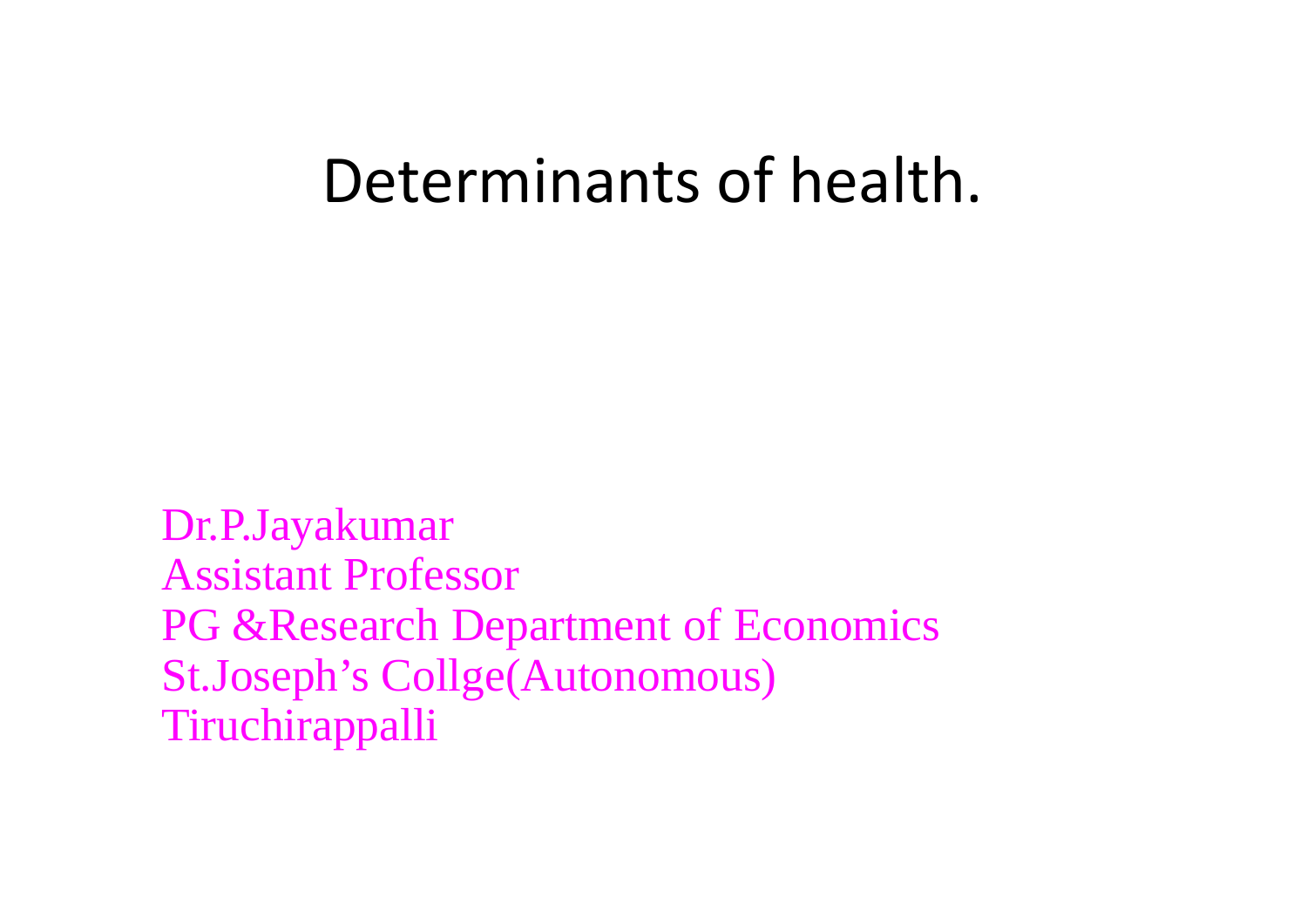## **Introduction**

Many factors combine together to affect the health of individuals and communities. Whether people are healthy or not, is determined by their circumstances and environment. To a large extent, factors such as where we live, the state of our environment, genetics, our income and education level, and our relationships with friends and family all have considerable impacts on health, whereas the more commonly considered factors such as access and use of health care services often have less of an impact.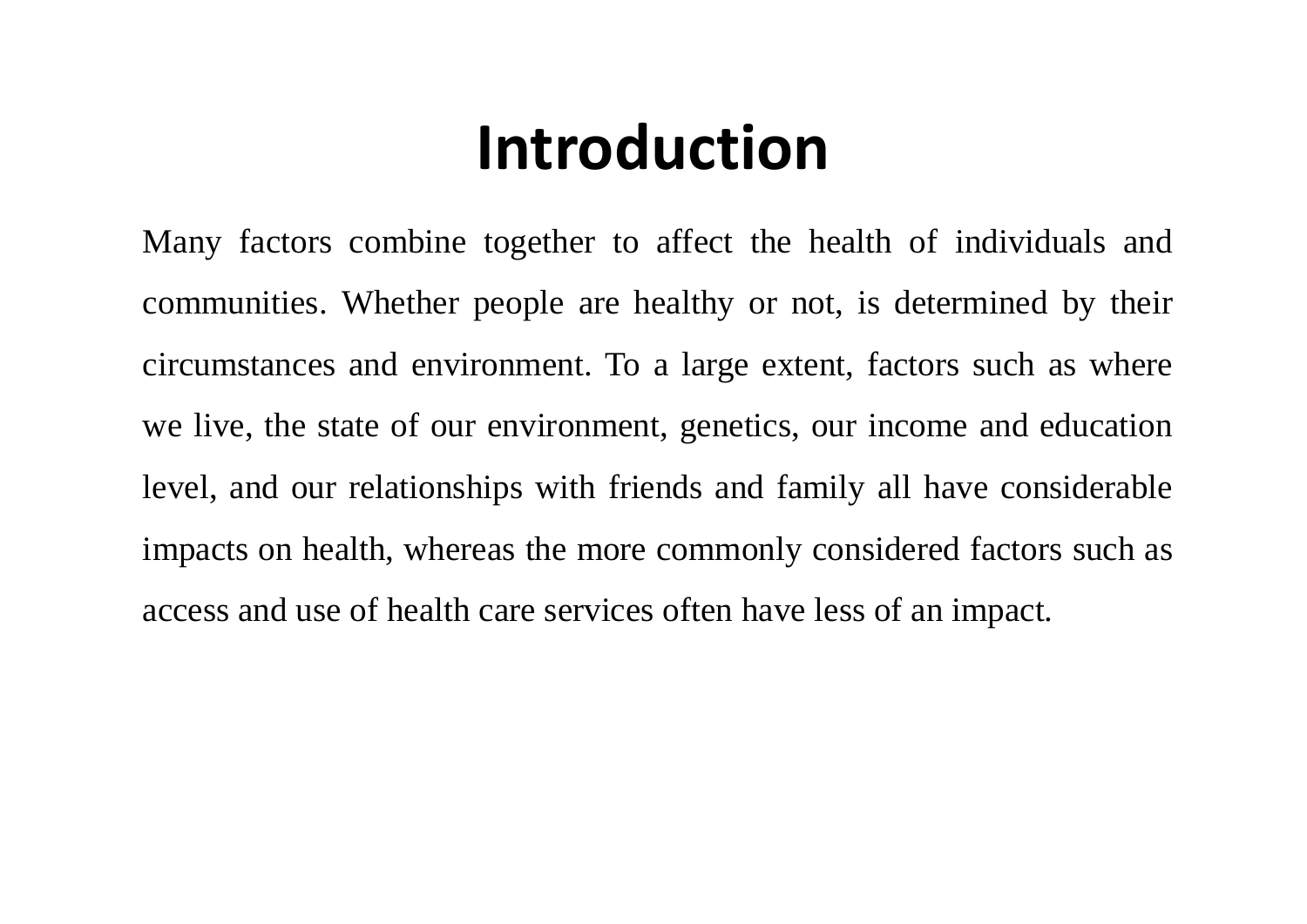#### Determinants of health.

**1.Income and social status**

**2.Employment**

**3.Education**

**4.Social environments**

**5.Physical environments**

**6.Healthy child development**

**7.Personal health practices and coping skills**

**8.Health services**

**9.Social support networks**

**10.Biology and genetic endowment**

**11.Gender**

**12.Culture**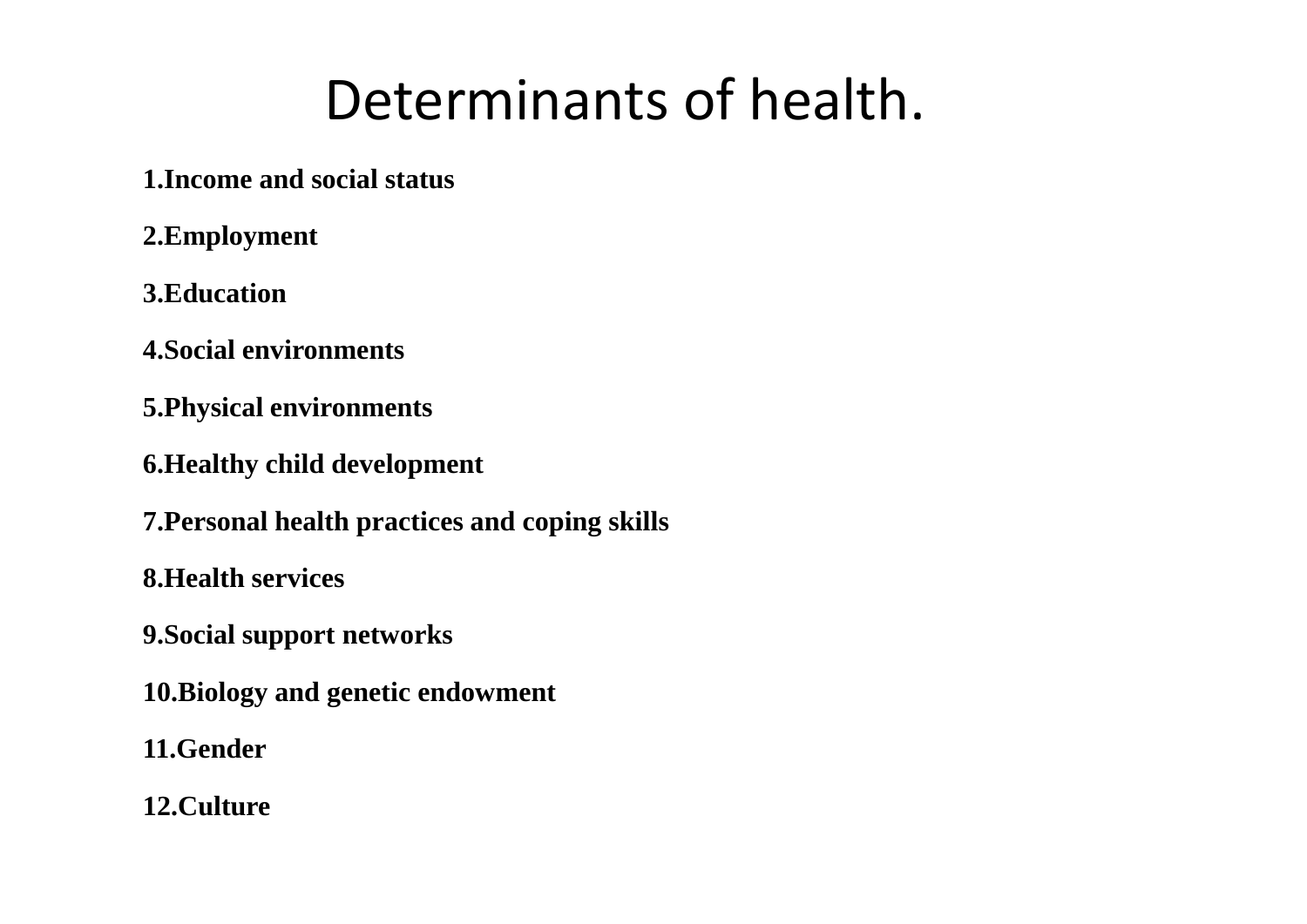- **The determinants of health include:**
- the social and economic environment,
- the physical environment, and
- the person's individual characteristics and behaviours.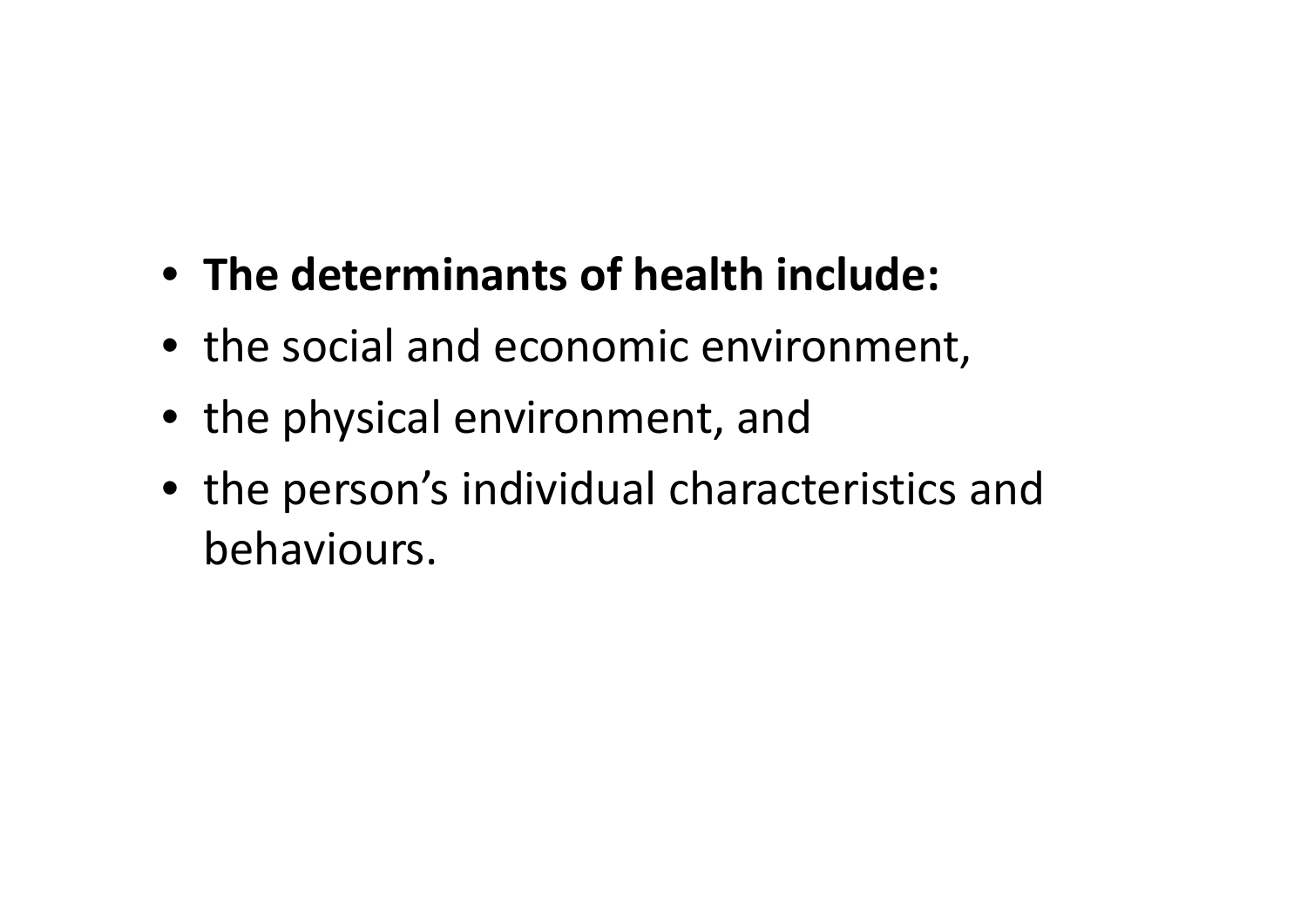• The context of people's lives determine their health, and so blaming individuals for having poor health or crediting them for good health is inappropriate. Individuals are unlikely to be able to directly control many of the determinants of health. These determinants or things that make people healthy or not include the above factors, and many others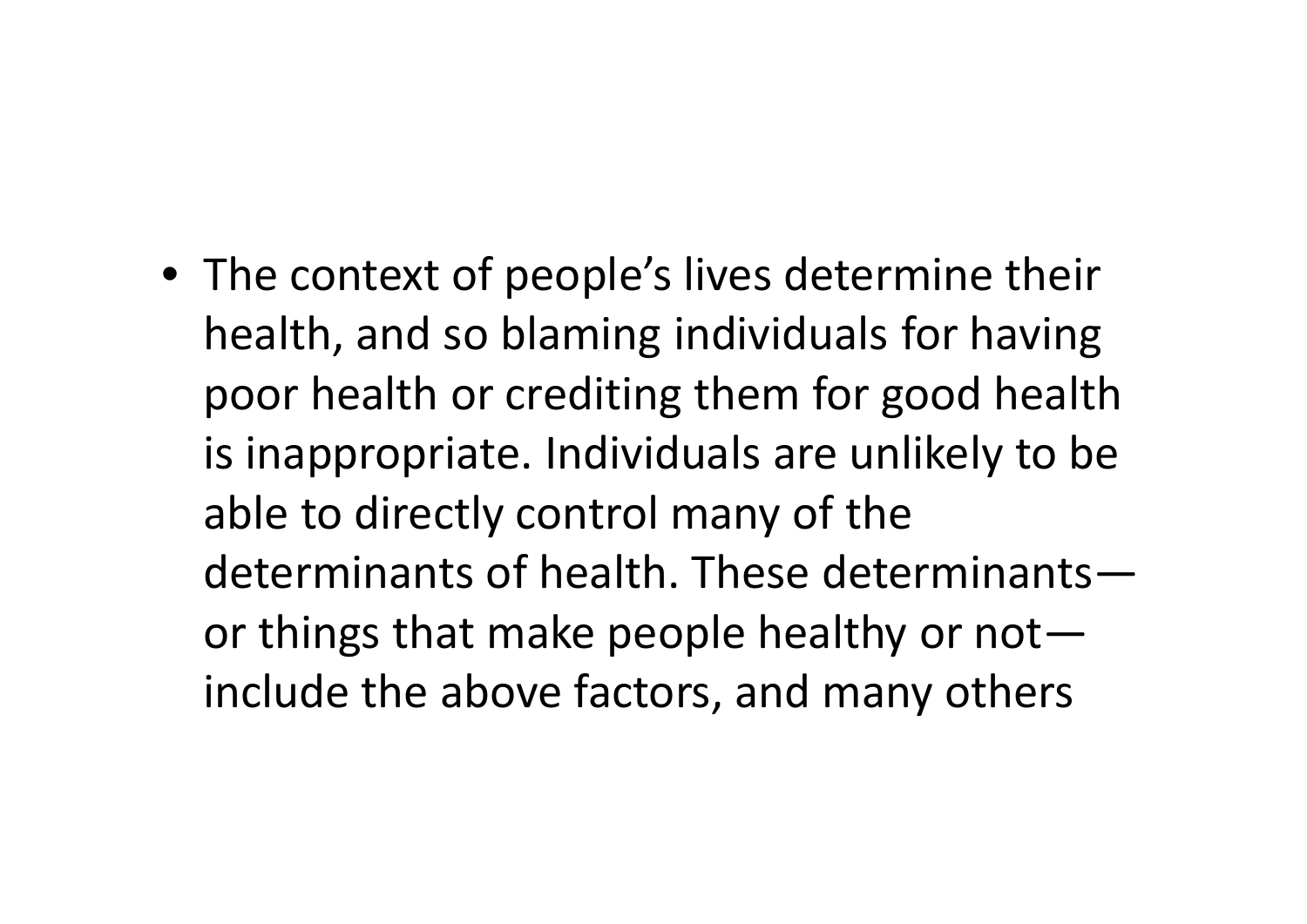- Income and social status higher income and social status are linked to better health. The greater the gap between the richest and poorest people, the greater the differences in health.
- Education low education levels are linked with poor health, more stress and lower self confidence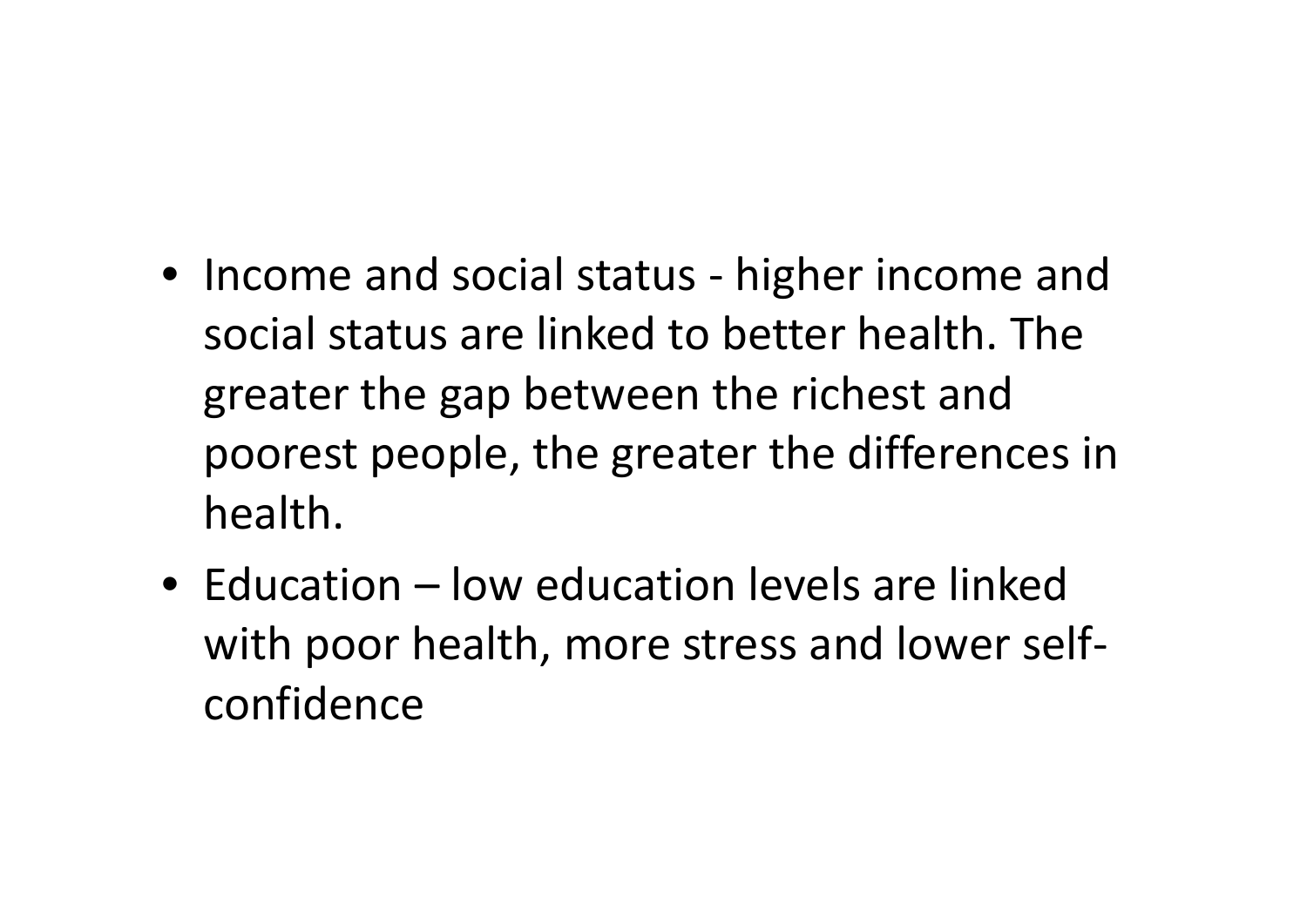- Physical environment safe water and clean air, healthy workplaces, safe houses, communities and roads all contribute to good health.
- Employment and working conditions people in employment are healthier, particularly those who have more control over their working conditions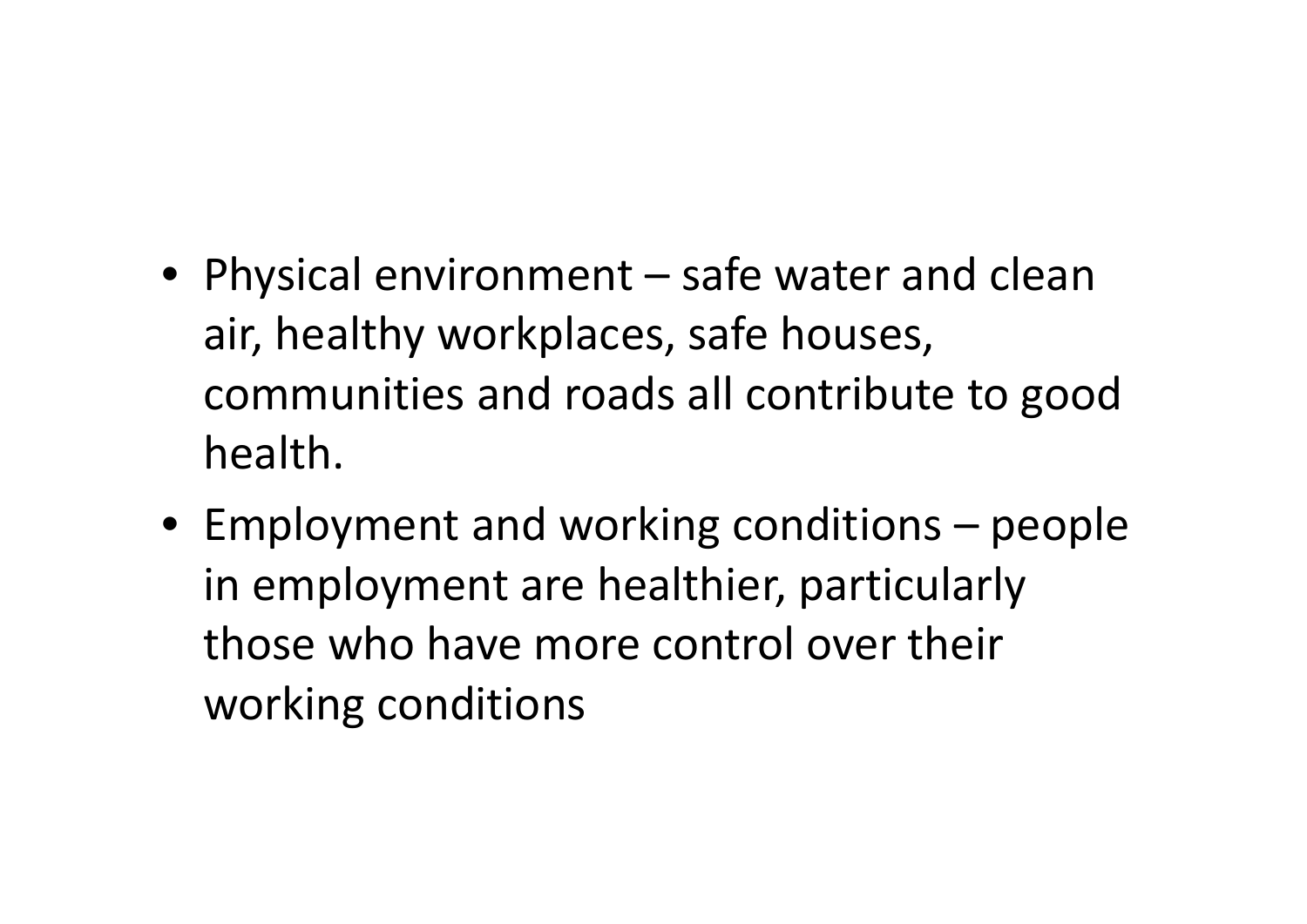- Social support networks greater support from families, friends and communities is linked to better health. Culture - customs and traditions, and the beliefs of the family and community all affect health.
- Genetics inheritance plays a part in determining lifespan, healthiness and the likelihood of developing certain illnesses. Personal behaviour and coping skills – balanced eating, keeping active, smoking, drinking, and how we deal with life's stresses and challenges all affect health.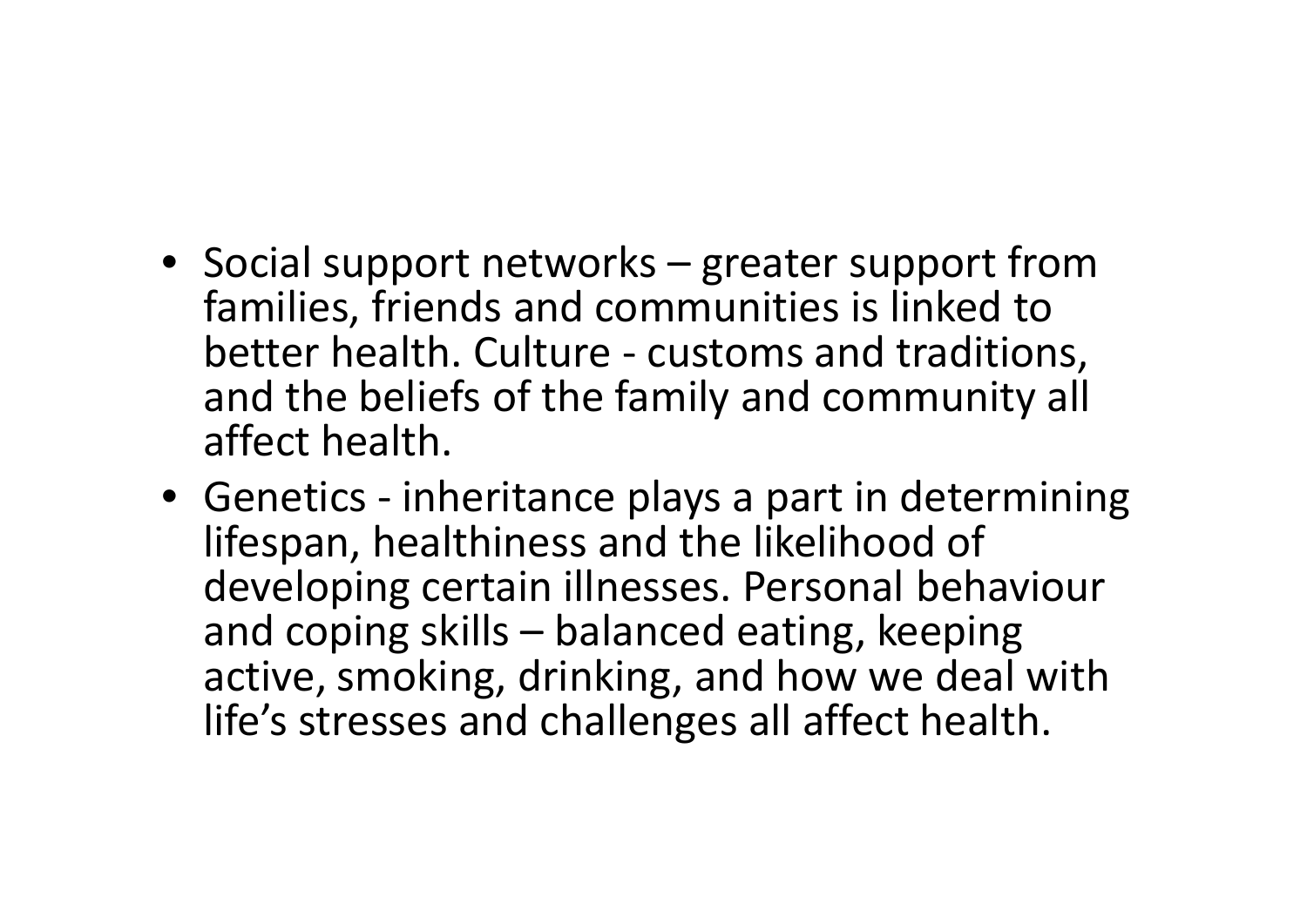- Health services access and use of services that prevent and treat disease influences health
- Gender Men and women suffer from different types of diseases at different ages.

•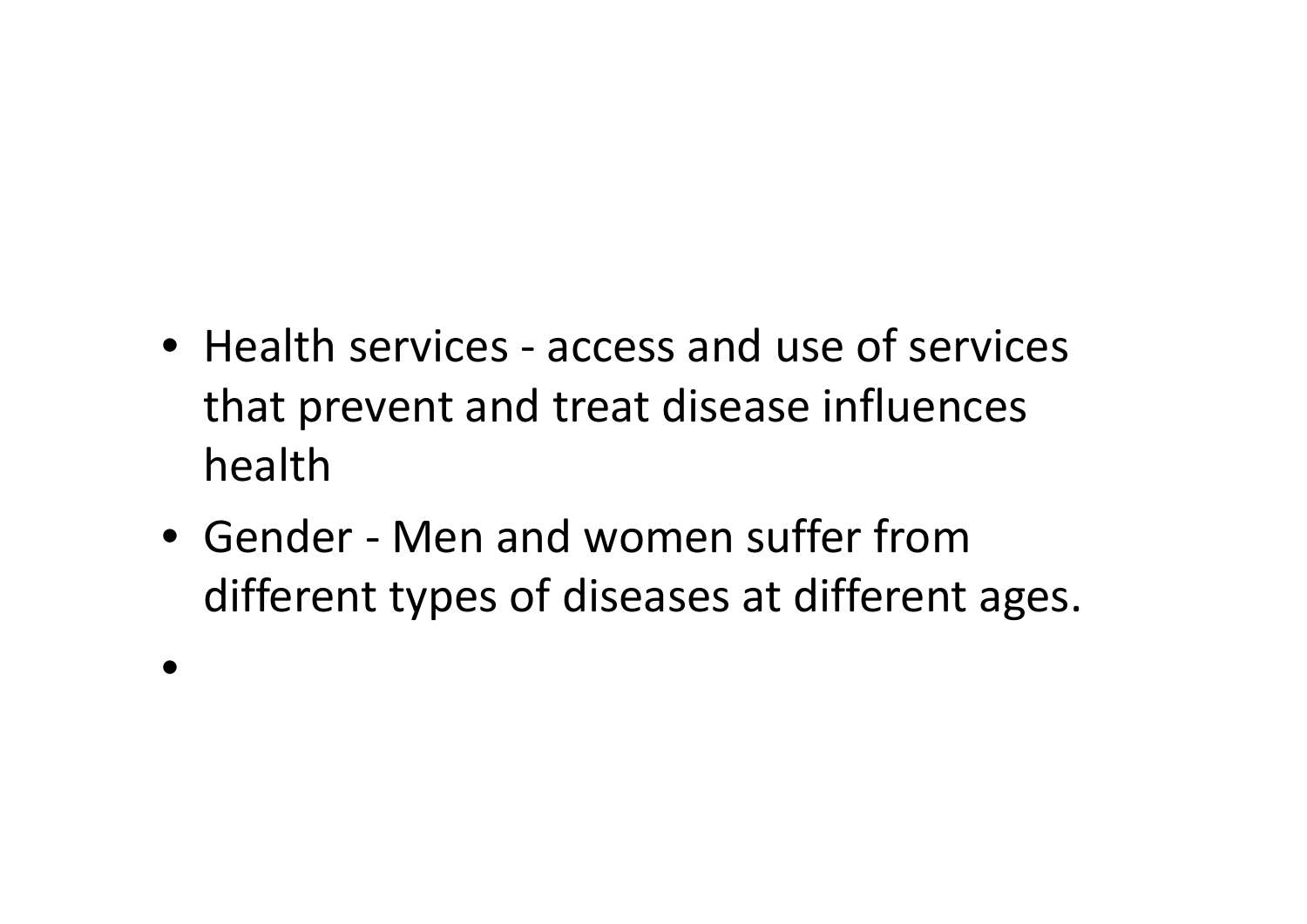- Steps to improve conditions of health worldwide
- Reducing the health gap in a generation requires that governments build systems that allow a healthy standard of living where no one should fall below due to circumstances beyond his or her control. Social protection schemes can be instrumental in realizing developmental goals rather than being dependent on achieving those goals. They can be effective ways to reduce poverty and local economies can benefit<sup>[51]</sup>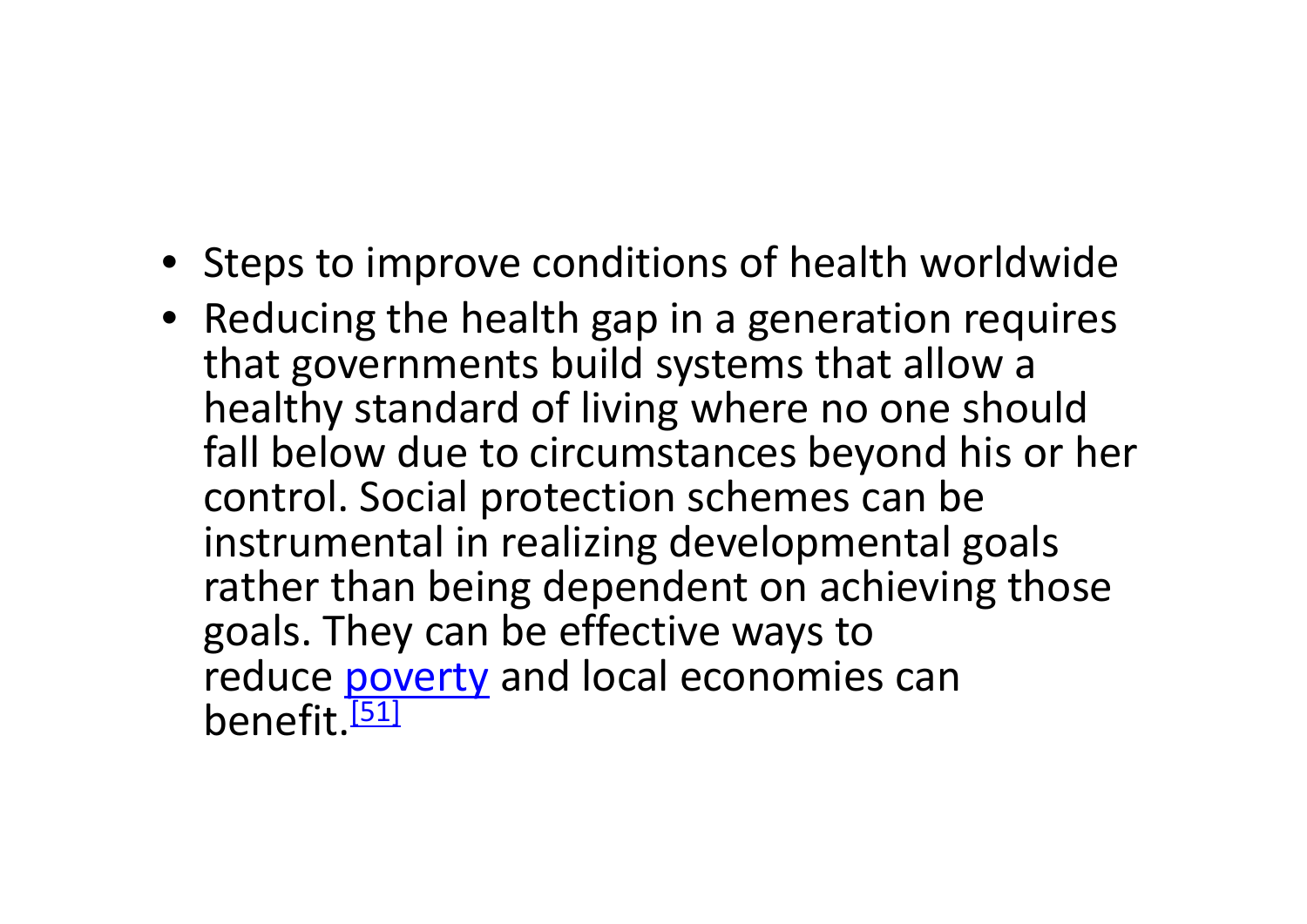• Policies to reduce child poverty need to be enacted as an investment in the future of all countries. As a child, when stress levels go up and stay up as a result of constantly having to worry about shelter and food, high hormone levels interfere with the development of brain circuitry and connection causing long term chemical damage.<sup>[52]</sup> Studies showed that the immune system of participants were stronger if their parents had the security of home ownership while the participants were growing up.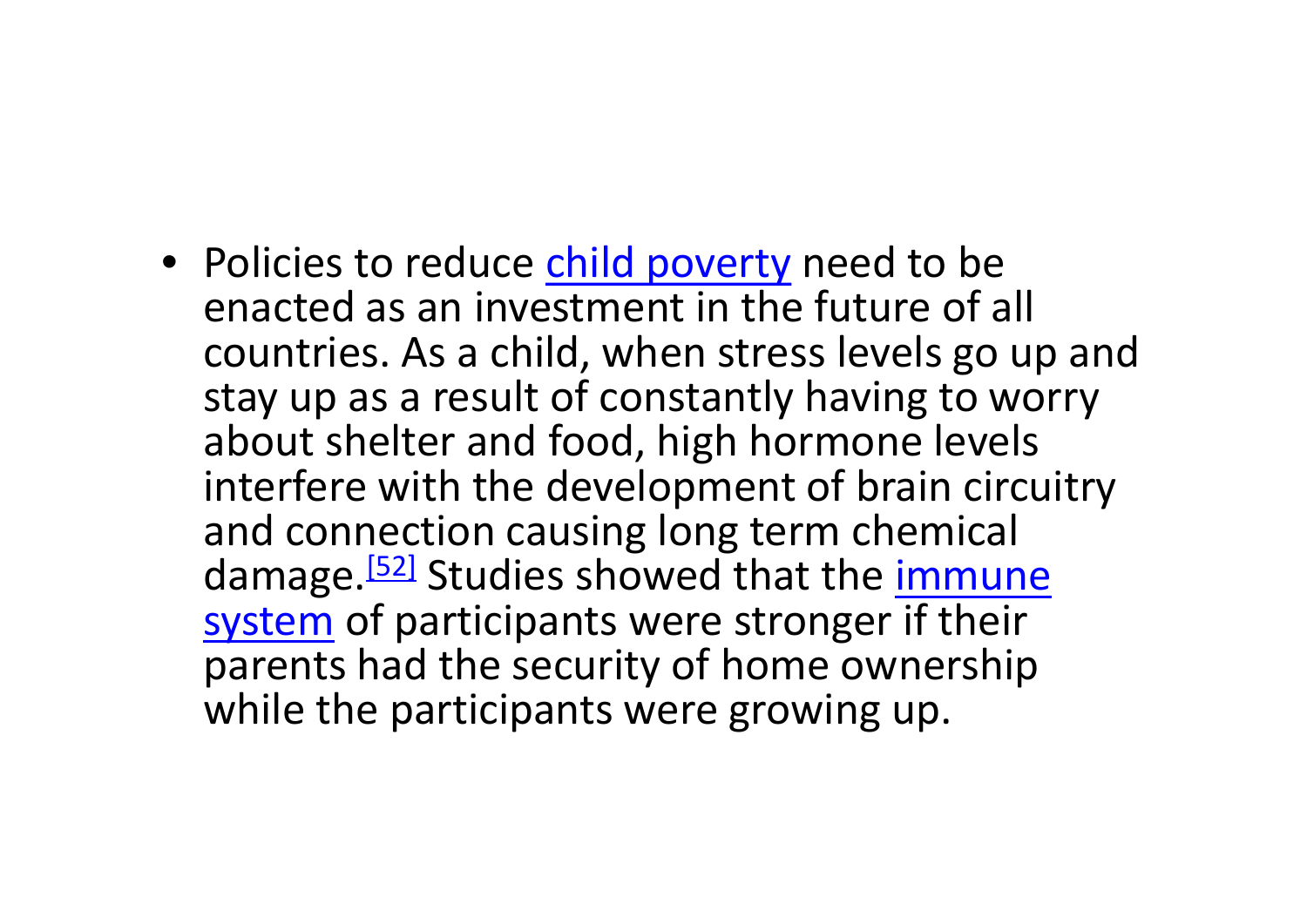• Policies to reduce child poverty need to be enacted as an investment in the future of all countries. In most rich countries, the relative child poverty rate is 10 percent or less; in the United States, it is 21.9 percent. The lowest poverty rates are more common in smaller well-developed and high-spending welfare states like Sweden and Finland, with about 5 or 6 percent. Middle-level rates are found in major European countries where unemployment compensation is more generous and social policies provide more generous support to single mothers and working women (through paid family leave, for example), and where social assistance minimums are high. For instance, the Netherlands, Austria, Belgium and Germany have poverty rates that are in the 7 to 8 percent range.<sup>[53]</sup>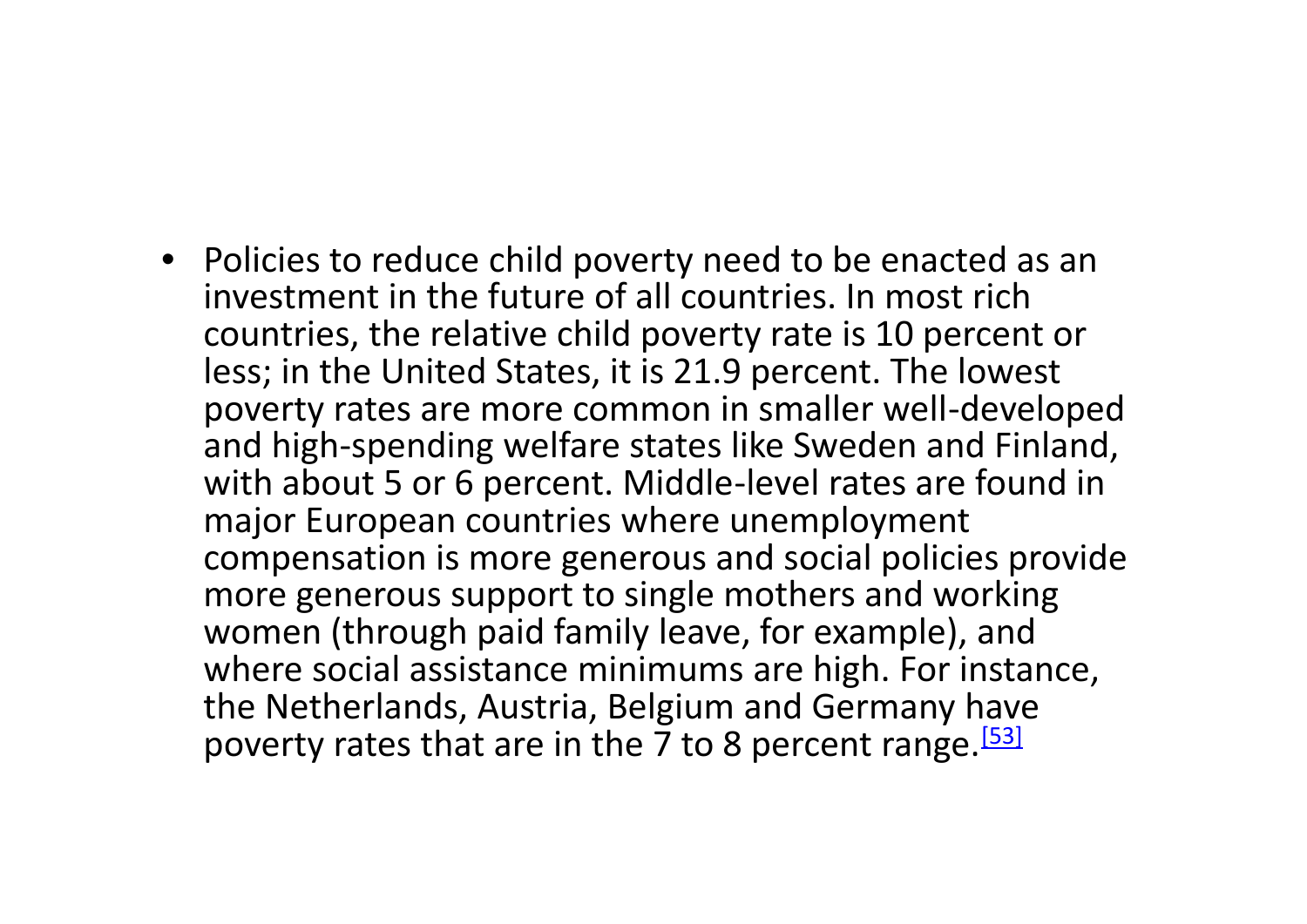• The Commission on Social Determinants of Health (CSDH) in 2005 made recommendations for action to promote health equity based on 3 principles of action: "improve the circumstances in which people are born, grow, live, work, and age; tackle the inequitable distribution of power, money, and resources, the structural drivers of conditions of daily life, globally, nationally, and locally; and measure the problem, evaluate action, and expand the knowledge base.".<sup>[54]</sup> These recommendations would involve providing resources such as quality education, decent housing, access to affordable health care, access to healthy food, and safe places to exercise for everyone despite gaps in affluence.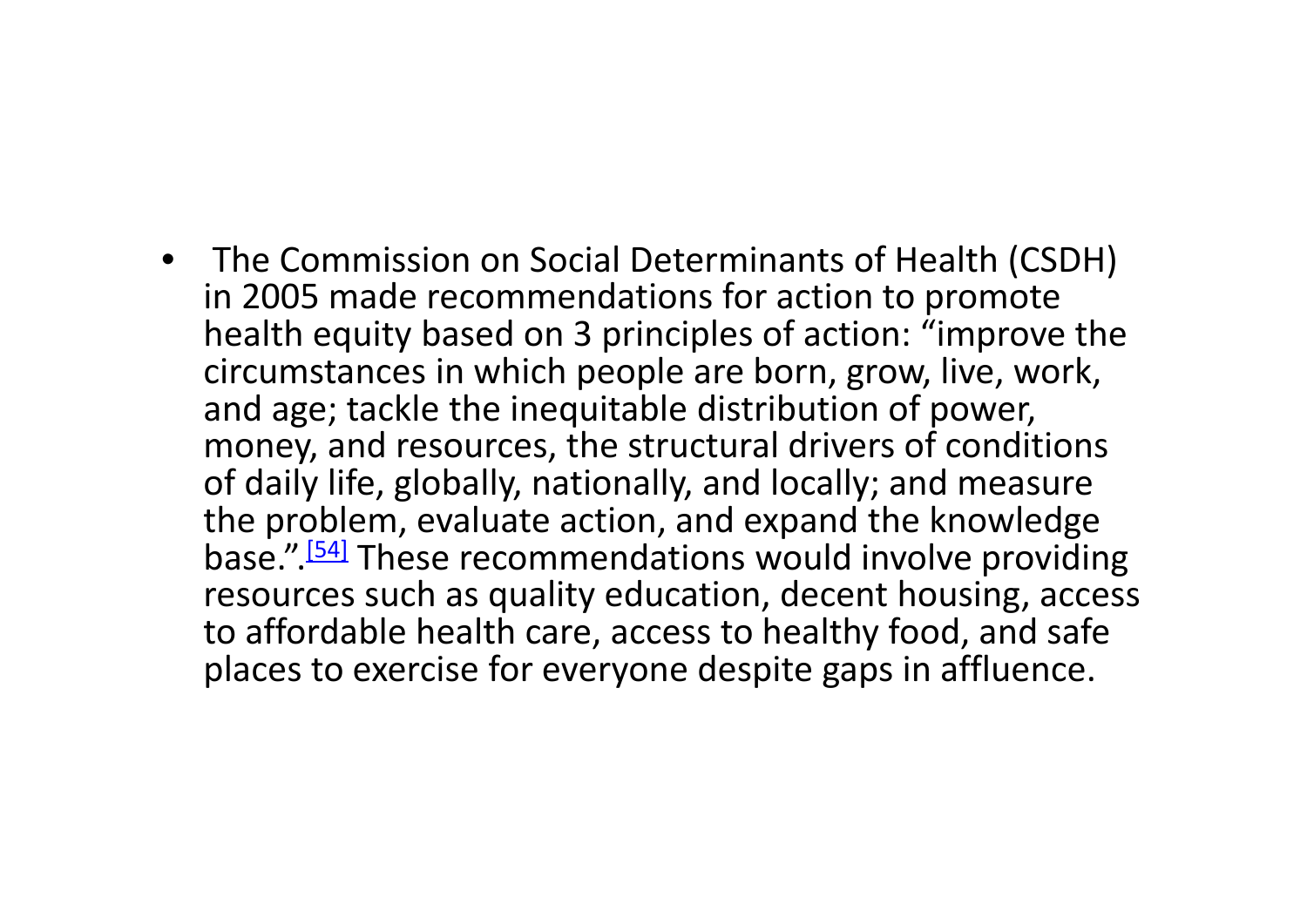# **What is Nutrition? Why is Nutrition Important?**

**Nutrition**, nourishment, or aliment, is the supply of materials - food - required by organisms and cells to stay alive. In science and human medicine, nutrition is the science or practice of consuming and utilizing foods.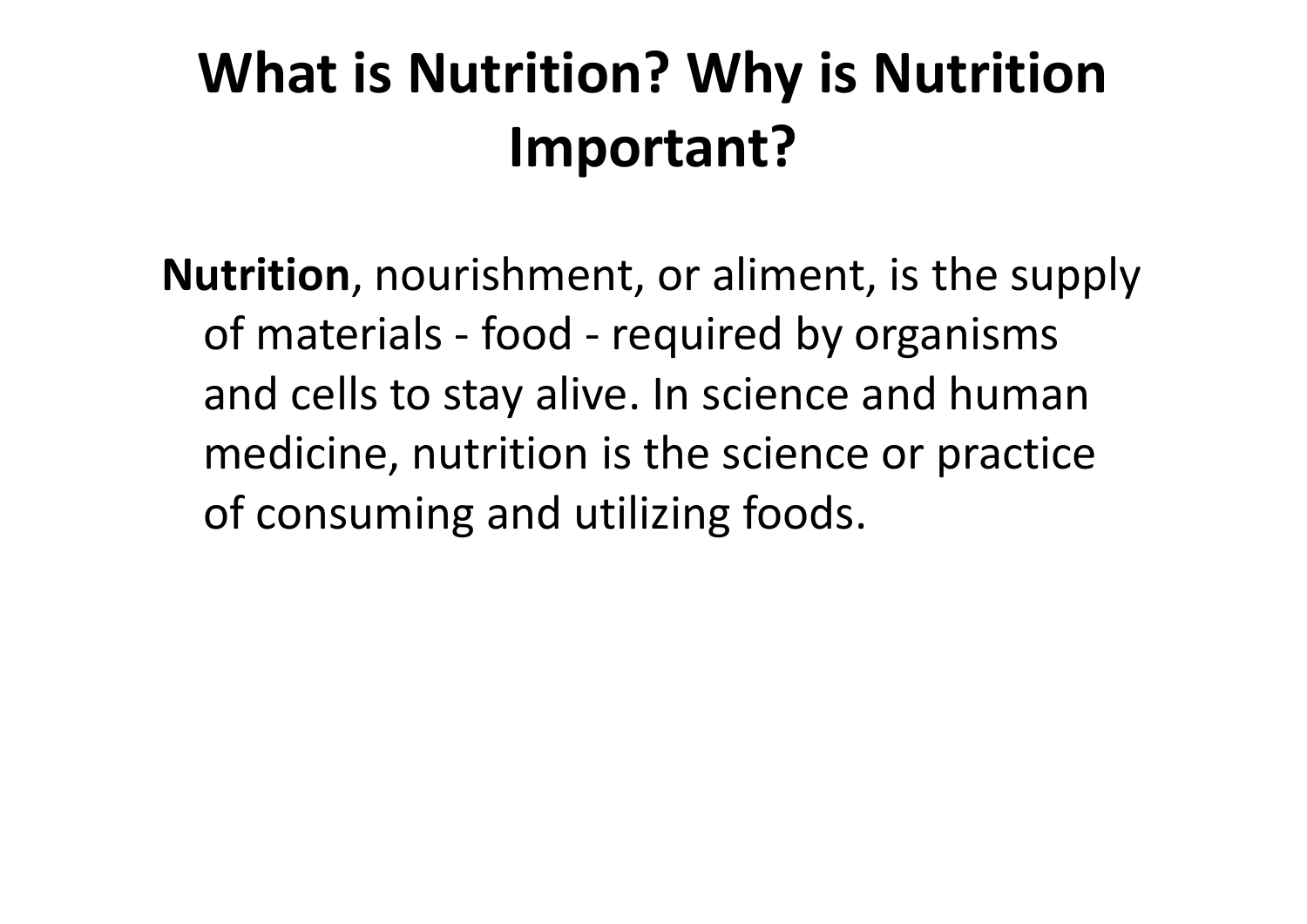• In hospitals, nutrition may refer to the food requirements of patients, including nutritional solutions delivered via an IV (intravenous) or IG (intragastric) tube.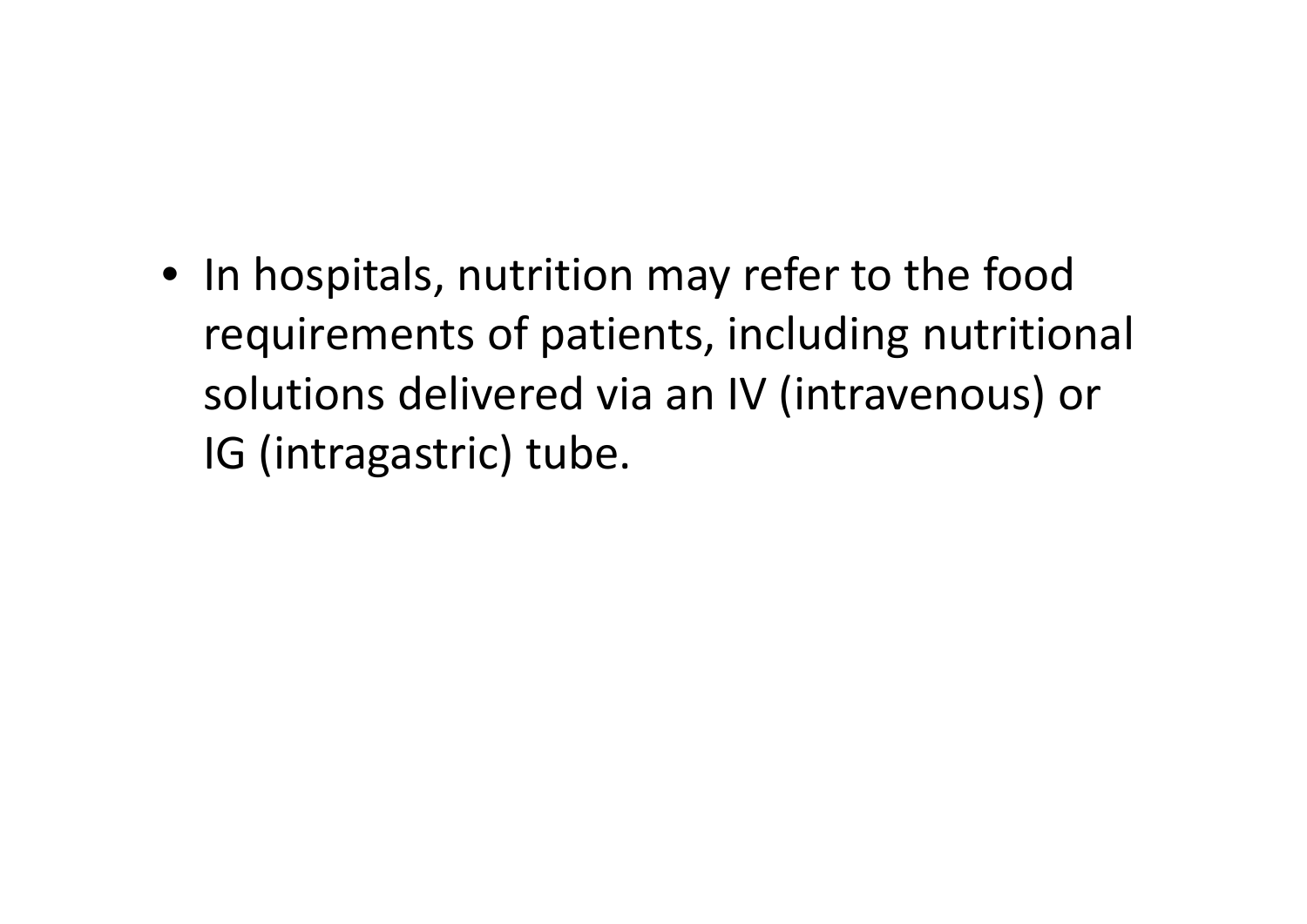• Nutritional science studies how the body breaks food down (catabolism) and repairs and creates cells and tissue (anabolism) catabolism and anabolism = metabolism. Nutritional science also examines how the body responds to food. In other words,*"nutritional science investigates the metabolic and physiological responses of the body to diet"*.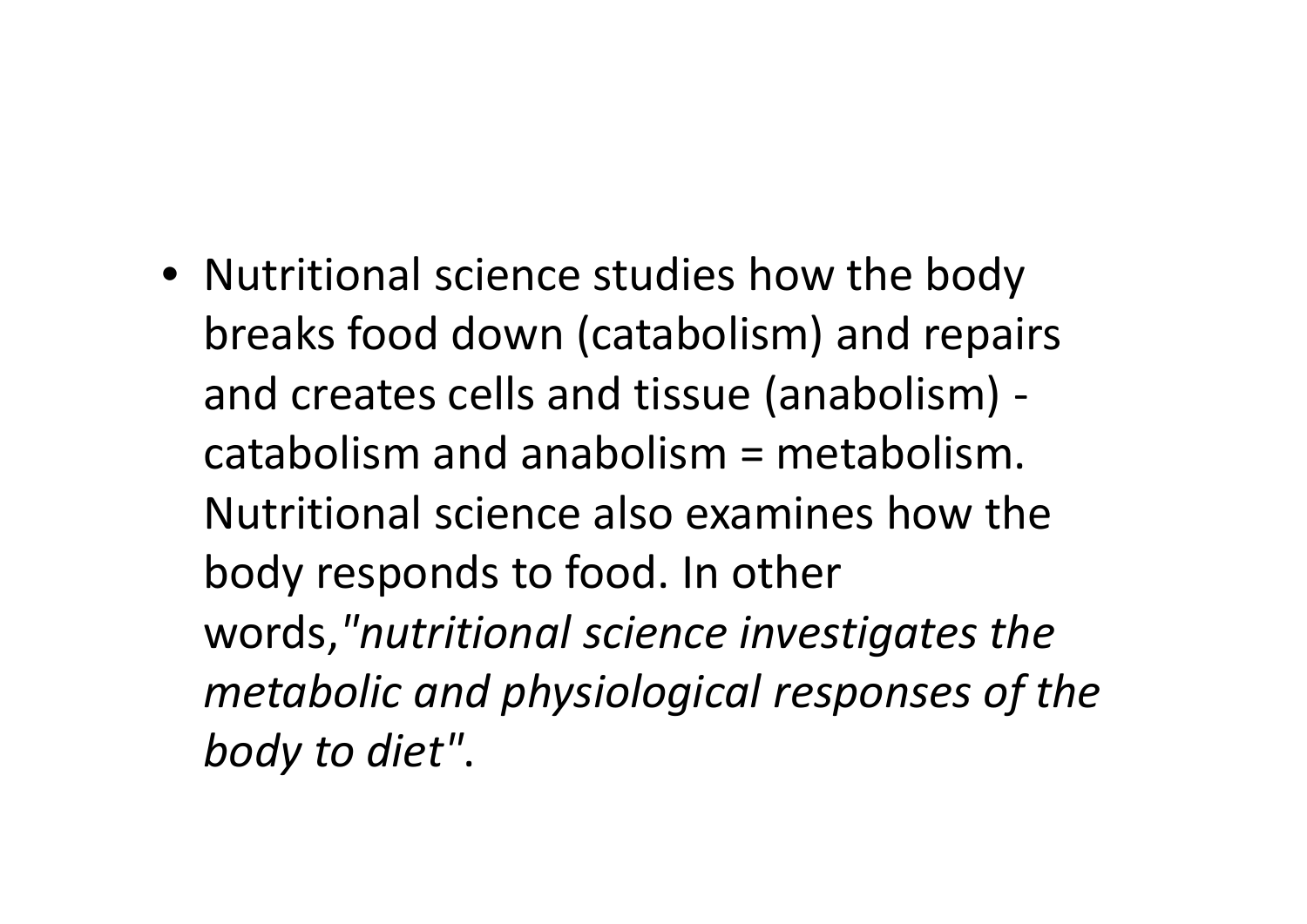• Nutrition also focuses on how diseases, conditions and problems can be prevented or lessened with a healthy diet.

Nutrition also involves identifying how certain diseases, conditions or problems may be caused by dietary factors, such as poor diet (malnutrition), food allergies, metabolic diseases, etc.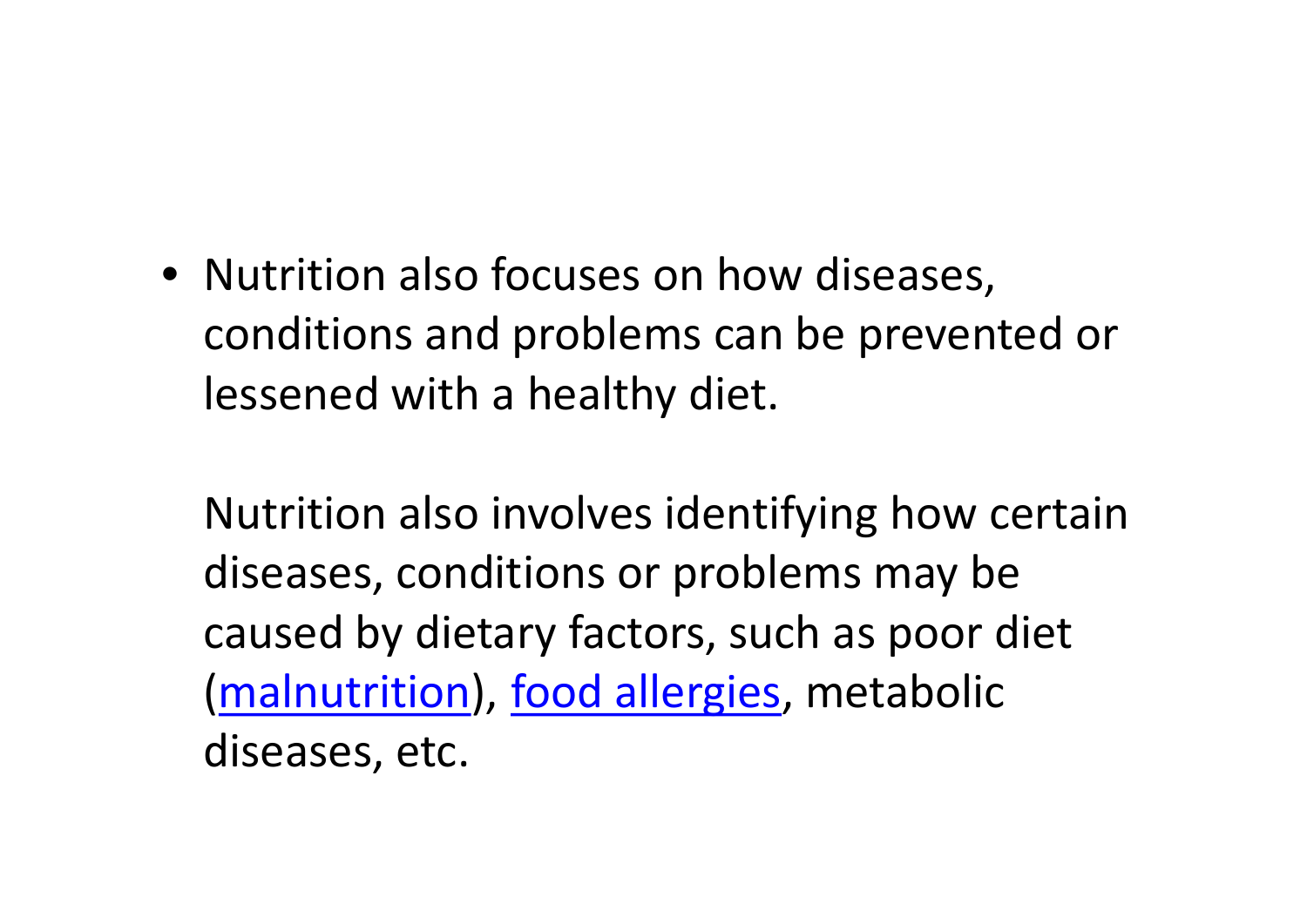### Indicators of HDI

• The **Human Development Index** (**HDI**) is a composite statistic used to rank countries by level of "human development", taken as a synonym of the older terms "standard of living" and/or "quality of life", and distinguishing "very high human development", "high human development", "medium human development", and "low human development" countries.